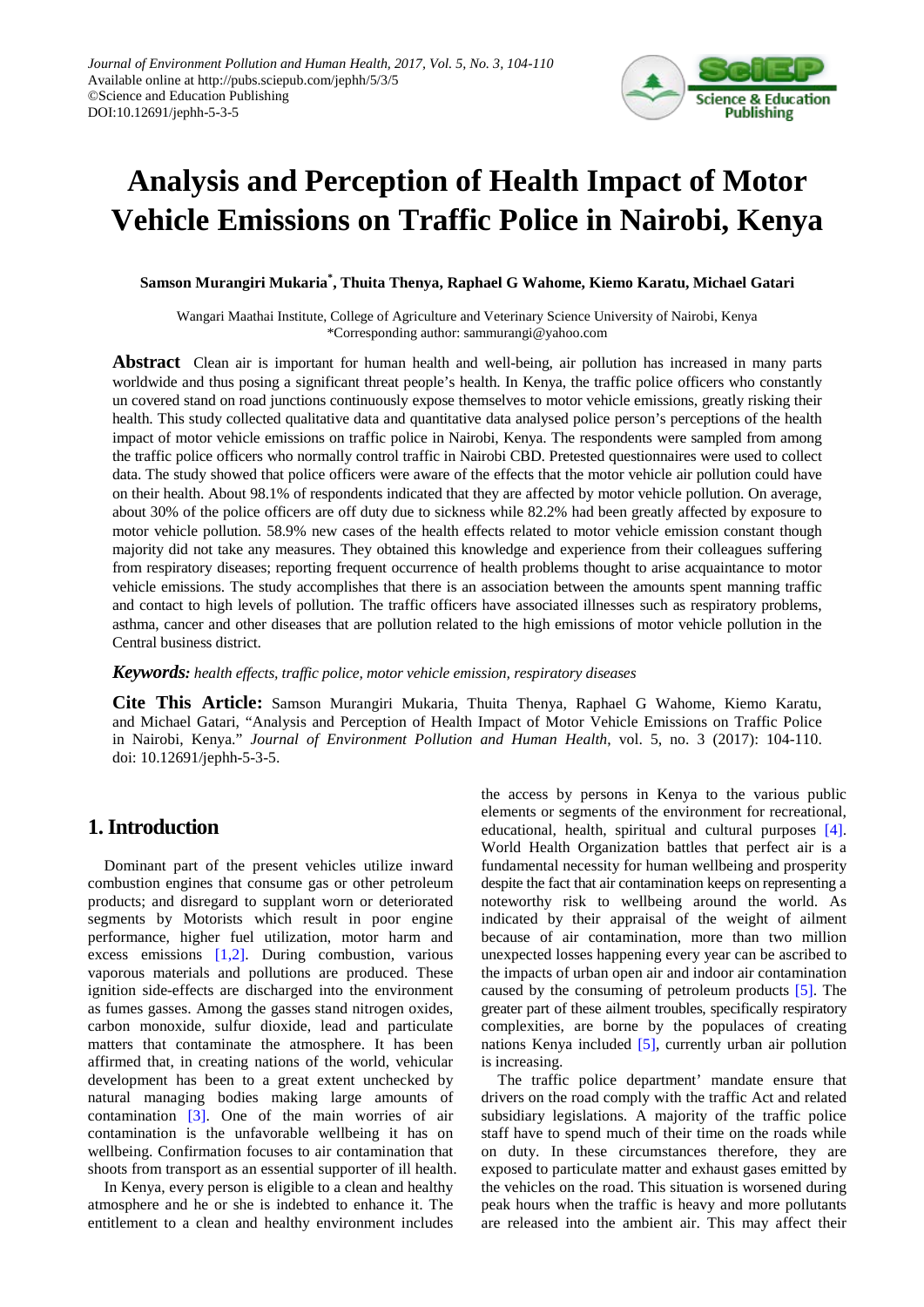health in a variety of ways including irritation of eyes, nose and throat  $[6]$ .

Vehicular emission has long run negative health consequences for those who are continuously exposed to it. This is a rather broad group including almost all the citizens of a metropolis. However, the impact varies and it depends on the direct contact with vehicular emission. The traffic police personnel's of the city are a very vulnerable group in this regard. Standing long time in the city junctions facing the vehicles directly has a direct negative effect on them [\[7\].](#page-6-2)

The environment conscious is very low in developing countries such as Kenya. Pollution hazard rarely come into the rational choice of the traffic men. Moreover the policemen's duty is divided between on the road and off the road periods. Obviously the former involves a far greater health hazard with direct exposure to the vehicular emissions. These duty allocations are determined by the higher authorities with little consideration of the policemen health. Given this scenario, it is only the traffic officers themselves that can mitigate their health losses by taking measures to ameliorate the detrimental effect of air pollution. It is alongside this contextual that this study required to analyze the perception of motor vehicle emissions pollution impact on the health of traffic police in Nairobi, Kenya.

## **2. Material and Methods**

#### **2.1. Study Area**

The study was carried out in the city of Nairobi, the capital city and the largest urban centre in Kenya and the one having the highest number of motor vehicles. The city is situated 140 kilometers south of equator and 500 kilometers west of the Indian Ocean at 1°17'S36°49'E. It occupies 696km<sup>2</sup> at an altitude of 1,661 meters above sea level (Nairobi county website, 2016 www.nairobi.go.ke/home/about-the-county).

#### **2.2. Study Population**

The descriptive exploratory study was targeted the traffic police working within the CBD and its outskirts. Severely congested roundabouts, within the CBD and its outskirts, were selected purposefully for the study. These are the Kamukunji, Railways terminals, University way and Uhuru Highway roundabouts manned by a population of 127 traffic police officers. Self-administered questionnaires were distributed to all the 127 participants. In addition, five (5) senior ranking officers participated in a key informant discussion. All the officers participated in the study. In respect of the proposed study, the researcher enlisted the services of traffic police leaders that is, the Base Commanders to help in the identification of the Traffic police officers according to their seniority of year of employment and work experience. It provided for equal chances of selection of individuals of similar level of experience.

#### **2.3. Survey Instrument**

The study used a self-administered English language questionnaire to collect data, all traffic police officers being sufficiently literate as evidenced by the entry qualifications.

The questionnaire was pretested with 8 traffic police officers of Kamukunji police Station who were not used in the actual study. The pretesting feedback helped establish internal consistency of the questionnaire. Before the selfadministering of the questionnaires, traffic police officers were briefed on the purpose of the study. Thirty to forty five minutes were allowed for each respondent to fill in the answers in the presence of the researcher and his assistants. The questionnaires were collected immediately they were filled and validated and where necessary clarification sought from the respondent.

## **3. Data Analysis and Results**

### **3.1. Working Duration and Perception on Personal Health**

It was noted that on average an officer spends 10 hours manning traffic on a roundabout every week. About 98.1% of respondents indicated that they are affected by motor vehicle pollution whereas only 1.9% said that they are not affected. For those who agreed that manning the roundabout exposed them to motor vehicle air pollution, they gave the following as their reasons; The police execute their duties for extended hours along the roundabout and therefore are most of the time vulnerable to smoke from vehicles (proportions); Traffic police officers work at the roundabout without any protective gear hence making them unprotected to things like smoke and dust (proportions); During work the police are exposed to a lot of smoke from moving vehicles (proportions); The fact that there are many traffic police officers working at the roundabouts who have had respiratory problems.

On average, at any one time, about 30% of the respondents are off duty due to sickness [\(Figure 1\)](#page-2-0) for period 1-3 days per week, which translate to about 4-12 days, were month on sick leave.

Majority of the respondents (82.2%) said that they had been greatly affected by exposure to motor vehicle pollution, 15% (moderate), 0.9% (Small) and 1.9% had not been affected (See [Figure 1\)](#page-2-0).

Compared to other police officers performing other core duties, the traffic officers are at a higher health risk. The findings revealed that 75.7% of the officers rated their risks as very high as compared to other officers, 23.4% (high) whereas only 0.9% rated their risks as low. See [Figure 2.](#page-2-1)

Most of the respondents agreed to have known another traffic officer who have had illnesses related to motor vehicle air pollution in the past one year (58.9%) and in the past three months (40.2%). (Se[e Table 2\)](#page-2-2).

On assessment of other air pollution that could affect their health the results indicated that 12.1 % of the respondents were smokers among which 42.9% had once been advised by health professionals to quit smoking and 28.6% had been smoking first thing in the morning as an 'eye opener' and smoking an average of 6 sticks of cigarettes per day (See [Table 3\)](#page-3-0).

A cross tabulation was made to establish the relationship between smoking and the effects of motor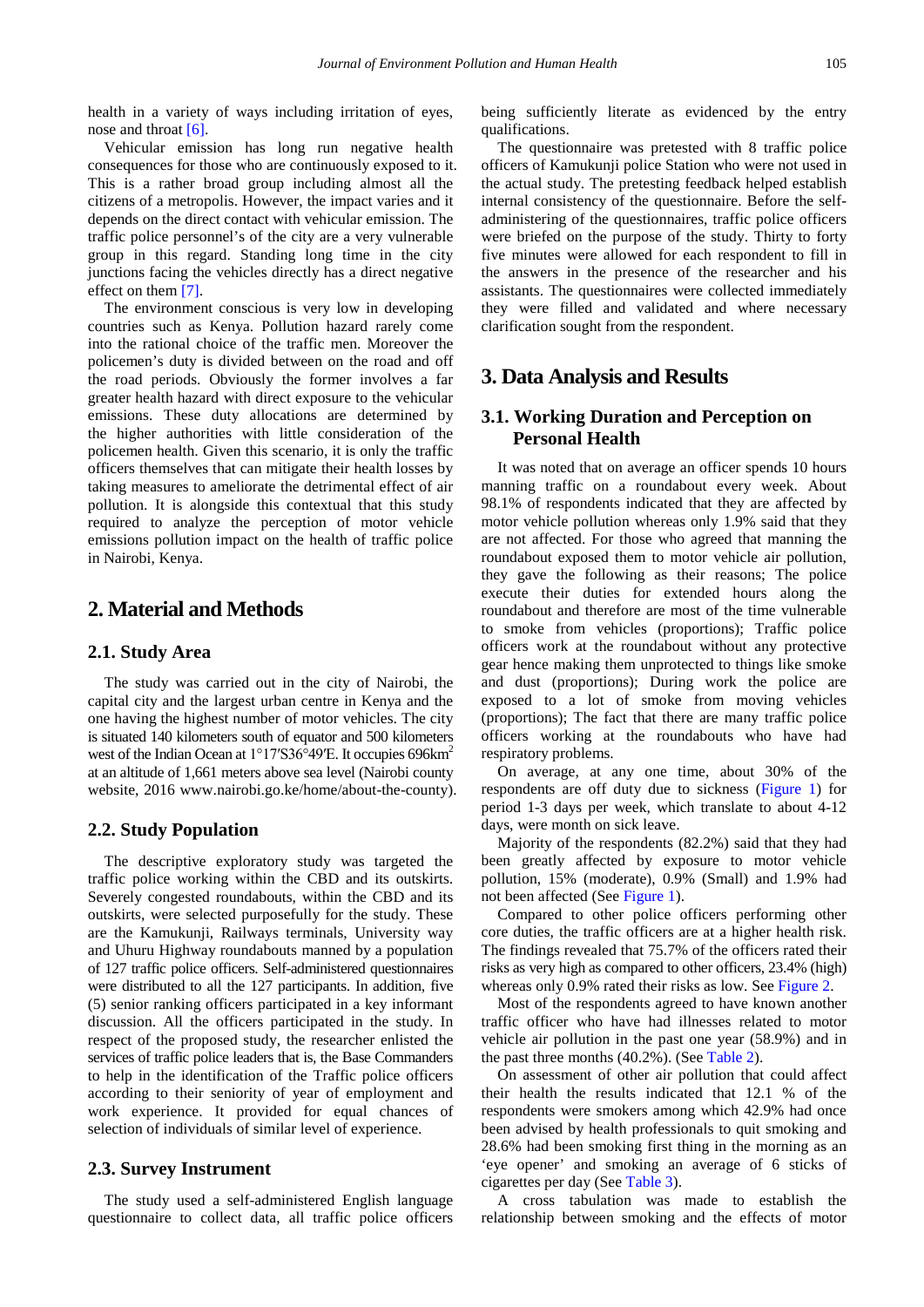vehicle pollution. Of the 39.3% people who had ever had diseases associated with motor vehicle air pollution, 16% of them did smoke. This means that 61.5% of those who smoked had ever suffered from a disease associated with motor vehicle air pollution. The 12.3% of the officers who smoke may in general look like a small number compared to those who don't smoke. However, taken on their own, and comparing them to those who have ever suffered a disease associated with Motor Vehicle air pollution, it becomes clear that smoking can be a cause for their illnesses. (See [Figure 3\)](#page-3-1).

On preparedness of adverse health effects it was found that majority 47.7% were not prepared for adverse health effects that could result from motor vehicle emissions, 32.7 indicated they were little prepared, 8.4% were prepared. (Se[e Figure 4\)](#page-3-2).

On preparedness on motor vehicle pollution, about 50.5% indicated that their stations were not prepared, 34.7% (a little prepared), 8.9% (prepared) while only 5.9% claimed to have been very prepared, 5.6 were well prepared while another 5.6% were unaware of any effects. (See [Figure 5\)](#page-3-3).

<span id="page-2-0"></span>

**Figure 1.** Days on sick leave in last one week

<span id="page-2-1"></span>

Figure 2. Risk compared to other officer

| <b>Table 1. Chances of Negative Effects</b> |
|---------------------------------------------|
|---------------------------------------------|

| <b>Chances of Negative Effects</b> | <b>Frequency</b> | Percent |
|------------------------------------|------------------|---------|
| High/already affected              | 88               | 82.24   |
| Moderate                           | 16               | 14.95   |
| Small                              |                  | 0.93    |
| None                               |                  | 1.87    |
| Total                              | 107              | 100     |

#### **Table 2. Knowledge of another officer who suffered**

<span id="page-2-2"></span>

| Knowledge of another officer who suffered | Frequency | Percentage |
|-------------------------------------------|-----------|------------|
| Yes                                       | 03        | 58.9       |
| No                                        | 44        | 41.1       |
| Total                                     | 107       | 100        |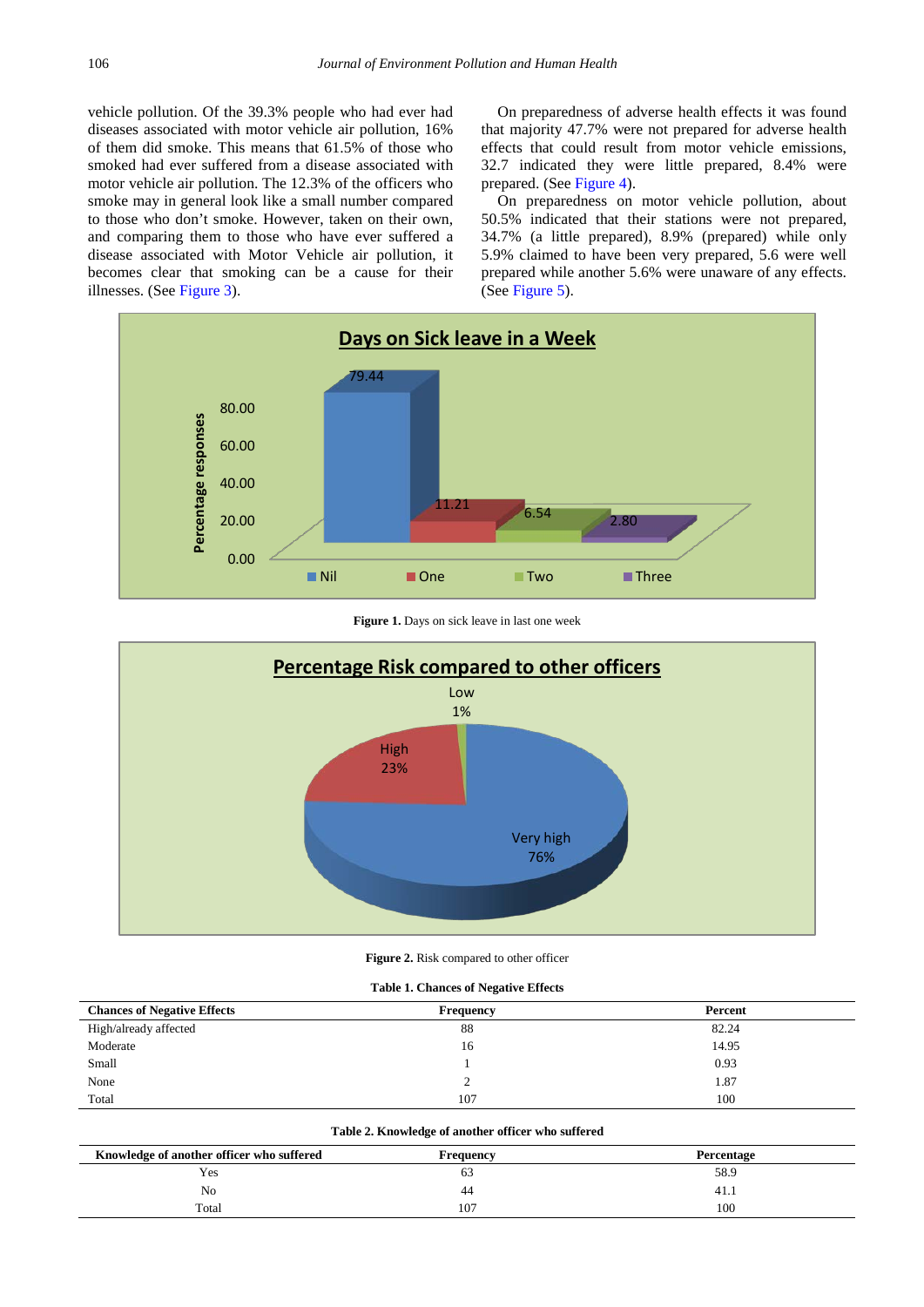<span id="page-3-0"></span>

| Smoking and alcohol issues                                                                            | Yes   | No    |
|-------------------------------------------------------------------------------------------------------|-------|-------|
| Do you smoke?                                                                                         | 12.1% | 87.9% |
| Have you ever been advised during the past year (12 months) by a health professional to stop smoking? | 42.9% | 57.1% |
| Have you ever had a smoke first thing in the morning to steady your nerves (Eye opener)?              | 28.6% | 71.4% |

<span id="page-3-1"></span>

**Figure 3.** Number of cigarettes in relation to high effects

<span id="page-3-2"></span>

**Figure 4.** Preparedness of adverse effects of health

<span id="page-3-3"></span>

**Figure 5.** Police stations preparedness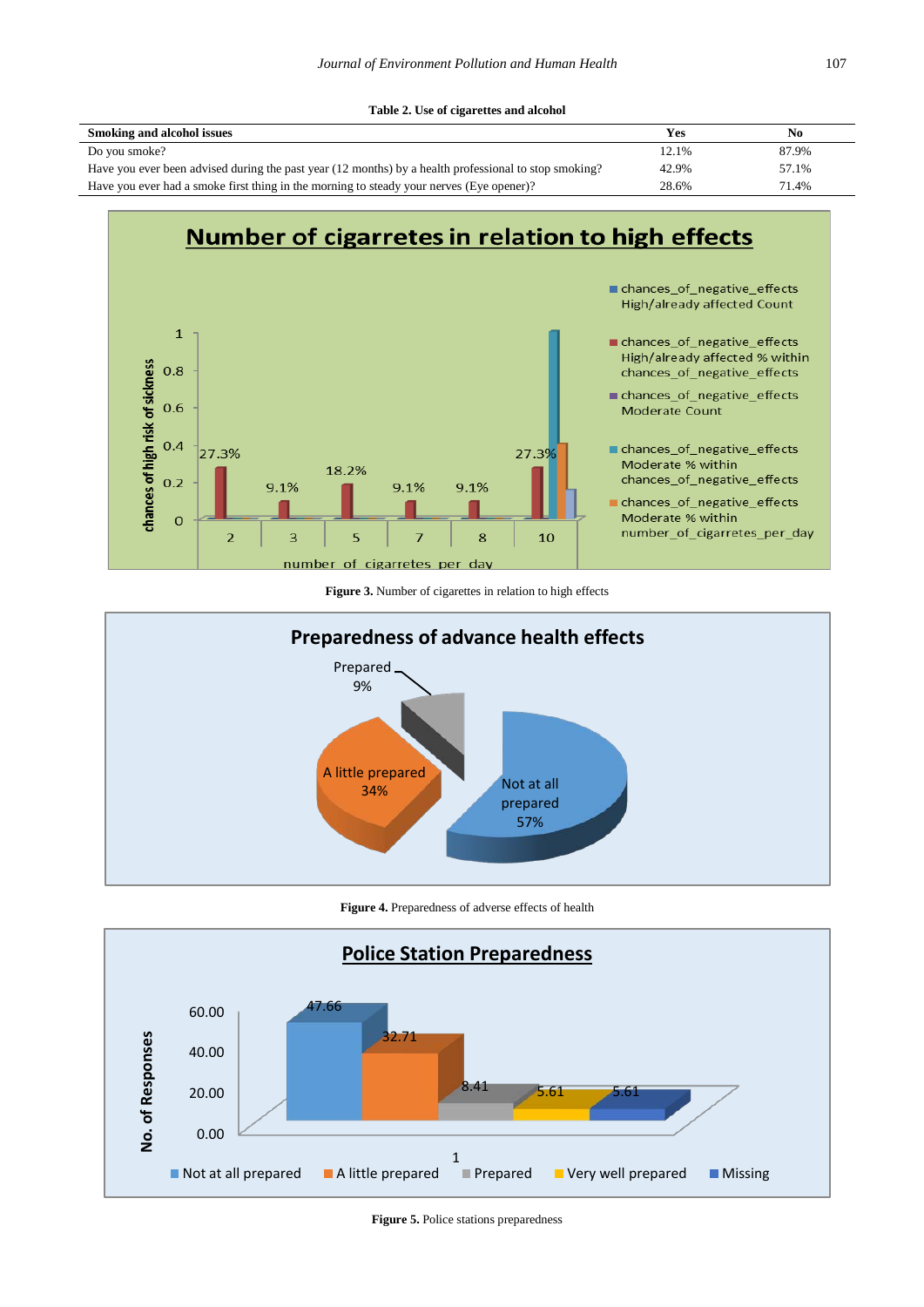The traffic department is a department within the Kenya Police Service that is charged with ensuring that drivers on the road comply with the traffic Act and related subsidiary legislations. A majority of the traffic police staff have to spend much of their time on the roads while on duty. Traffic officers spend the about eight hours or more on the road while only few spend 8 hours or less while discharging their duties. The average hours spent on the road by traffic officers is 10 hours. However, when an officer falls sick or has to leave because of other reasons, his or her duties must be taken over by other officers. Due to the limited number of officers, at times one repeats a shift. Majority of the officers interviewed stated that they spend most part of their day manning traffic.

This study is in line with a study carried out by Bell[, \[8\],](#page-6-3) that demonstrated that the health effects of any pollutant in an individual is directly dependent on the exposure period and toxicity of the pollutant. Nanda Kumar et al., [\[9\],](#page-6-4) in their study among 80 TPO's in Tirupati, India observed that there was a significant statistical correlation between period of exposure and an increase in admission rate for respiratory disorders. They observed that traffic police personnel who were occupationally exposed for longer period in their life reported to have more number of admissions than traffic police with less exposure periods. (See [Table 4\)](#page-4-0).

**Table 4. Association between type of vehicle fuel type and category of Road junction on CBD Nairobi City Kenya**

<span id="page-4-0"></span>

| Road junctions  | <b>Pollution levels</b> |            |                  |            |
|-----------------|-------------------------|------------|------------------|------------|
|                 | High<br>pollution       | Percentage | Low<br>pollution | Percentage |
| Kamukunji       | 49.7                    | 100        | 51.7             | 100        |
| <b>Railways</b> | 48.3                    | 100        | 50.3             | 100        |
| Uhuru highway   | 36.5                    | 100        | 63.5             | 100        |
| University way  | 27.9                    | 100        | 72               | 100        |

The table above on cross tabulation indicates that areas with high pollution levels are railways and Kamukunji. In railways there is high concentration of *Matatu* (23) unladen (35.4%) and Large bus (45 seaters) unladen (31.2%). Kamukunji also had high concentration of *Matatu* (23) unladen (11.9%) and Large bus (45 seaters) unladen (16.5%). This is because most of this cars use diesel and Diesel tail pipe is a foremost contributor to particulate matter (PM) pollution. Additionally large bus passenger vehicles are a main pollution contributor, producing substantial amounts of nitrogen oxides, carbon monoxide, and other contamination (See [Table 4\)](#page-4-0).

Areas found to have low pollution were University way and Uhuru highway. University way has high concentration of Car & Taxi  $(46.8\%)$  and large cars 4WD & Jeeps  $(25.8\%)$ . While Uhuru highway was found to have high concentration of Car & Taxi (54.6%) and large cars 4WD & Jeeps (22.7%). The vehicles in this areas use mainly fuels which has substantial volumes of nitrogen oxides, carbon monoxide, and other pollution. The emissions from cars are low.

## **4. Discussions**

Comparable studies done demonstrated that overwhelming heavy-duty vehicles tried in Germany and Finland produced around 210mg NOx for each kilometer driven, not as much as a large portion of the 500mg/km directed out by present day diesel autos that meet the most noteworthy "Euro 6" standard. In any case, the transports and trucks have bigger motors and consume more diesel per kilometer, implying that autos deliver 10 times more  $NO<sub>x</sub>$ for each litre of fuel.

In this study majority of the traffic police did not smoke cigarette. This is an indication that any health effects were to a great extent attributed to automobile air pollution and not to smoking. These results agree with the 2012 World Health Statistic that indicated that current daily tobacco smoking in Kenya is estimated at 9.3% [\[10\].](#page-6-5) These results also concur with the findings of Sharat *et al.,* [\[11\],](#page-6-6) who had observed from his study that there was a significant decline in various parameters examined such as forced vital capacity (FVC), forced expiratory volume in one second (FEV), and peak expiratory flow rate (PEFR) on the exposed nonsmoking TPO's when compared with the controls.

On the number of years worked, the study found that on average, traffic police officers worked for 5 years in the traffic department. This therefore exposes them for long periods on daily basis to the effects of automobile air pollution. Thus traffic officers are vulnerable of being affected by the toxins with constant exposure. These results compares well with those of Braback, L., A. Breborowicz, S. Dreborg, A. knursson, H pieklik, and B. Bjorksten. [\[28\],](#page-6-7) also reported in Switzerland, that there existed a relationship amid long-standing exposure to ambient air pollution and respiratory symptoms. Similar trends were observed by the investigator where there was more number of admissions among the traffic police personnel who were exposed for 6 years. Also Michael and Konstantinos [\[12\]](#page-6-8) and Gauderman and others [\[13\]](#page-6-9) all argued and demonstrated that the health effects of any pollutant is dependent on the period of exposure and the target organ affected.

The study showed a significant reduction in lung function in police workers working in the high traffic generated pollution [\[29\].](#page-6-10) Another study found that changes during exercise testing that included decreased gross mechanical efficiency and a decrease in the amount of keep fit period at an anaerobic threshold and highest effort compared to those whose exposure was less. In addition, those working in chronic air pollution had a higher frequency of respiratory allergies [\[30\].](#page-6-11) Substantial evidence and research involving combustion-related fine particulate inhalation exposure concludes that air pollution is harmful to human health. Long haul exposures have been related with cardiovascular mortality, different blood markers of cardiovascular hazard, histopathological markers of subclinical unending lung damage and subclinical atherosclerosis. Here and now exposures to particulate matter in the atmosphere have been related with cardiovascular mortality and healing facility affirmations, stroke mortality, myocardial areas of localized necrosis, confirmation of aspiratory and orderly aggravation and oxidative anxiety, modified heart autonomic capacity and blood vessel vasoconstriction [\[31\].](#page-6-12)

As Traffic moves slowly, slow moving vehicles emit more carbon monoxide, the problem is more surmounted in Nairobi. This co-effect is toxic to human's body. It reacts with the hemoglobin of blood and affects oxygen supply to the brain. Thus it causes death [\[14\].](#page-6-13) One of the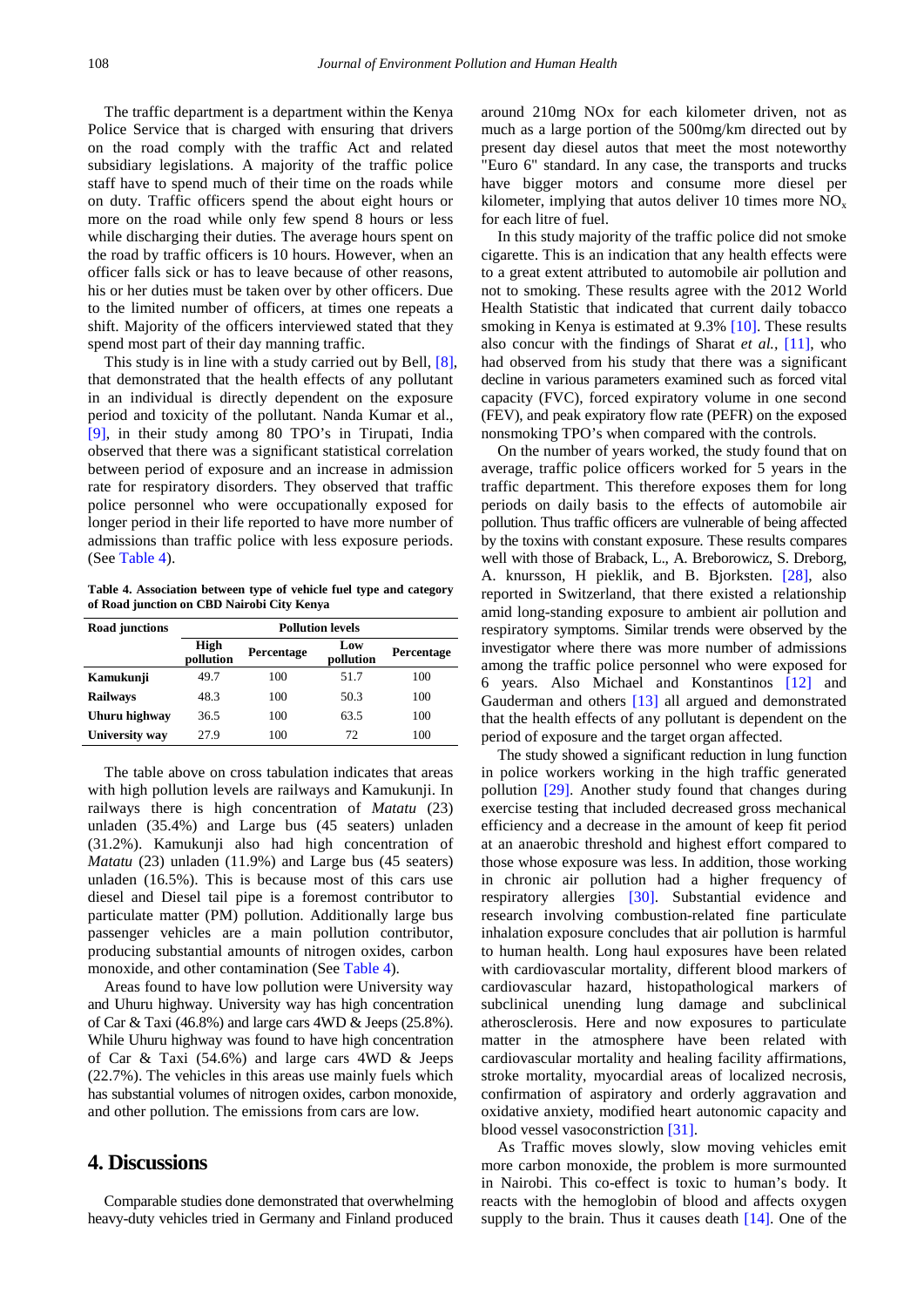major causes for road congestion and therefore, vehicular emission is the massive increase in the vehicular pollution plying in and around Nairobi city. Due to this huge vehicular pollution growth, the energy demand (both diesel and petrol) increased manifold. One of the major factors that determine vehicular emission is the speed of the vehicles. According to the eminent scientist there exists a critical speed at which the emission is less of the vehicles. If the speed is well below or well above that critical one then the emission will rise significantly. So vehicle emissions are one of the significant constituents in ambient pollution. Citing a study by NEERI  $[15]$  they found that the main concentration levels for various atmospheric pollutants have increased in all the major cities.

In Kenya, legal Notice No. 60 of 2007 [\[16\]](#page-6-15) provides the recommended long term exposure limits as follows, 50 ppm for CO, 5000 ppm for  $CO<sub>2</sub>$ , 3 ppm for  $NO<sub>2</sub>$  while short term exposure limits are given as 300 ppm for CO, 15000 ppm for  $CO<sub>2</sub>$  and 5 ppm for  $NO<sub>2</sub>$  respectively. WHO [\[17\]](#page-6-16) also provides long term exposure limits for CO and  $NO<sub>2</sub>$  as 9 ppm and 0.072 ppm respectively while short term exposure limits for the same gases are given as 26 ppm for  $CO$  and  $0.12$  ppm for  $NO<sub>2</sub>$ .

Other reports also indicate that cancer among the urban population in Kenya between the periods 2000 to 2002 was on an upward trend [\[18\]](#page-6-17) and malaria was the primary source of illness followed closely by diseases of respiratory infections in the year 2005, 2006 and 2007 respectively according to Ministry of Health Kenya records 2008. Statistics in Kenya also show that about 50 Kenyans die on daily basis from various forms of cancer and about 80,000 cases of cancer are diagnosed each year in the world [\[19\].](#page-6-18) The reports, however, failed to give the underlying factors for cancer and respiratory ailments. This phenomenon clearly exposes gloomy situation in Kenya.

The tiny evidence accessible on automobile air pollution in Nairobi suggests great pollution emissions [\[20,21,22\].](#page-6-19) Similarly Mulaku and Kamau [\[23\]](#page-6-20) demonstrated that a similar situation and condition prevailed within Nairobi. In most cases, air pollution increases in direct proportion with the increase of the number of vehicles  $[24]$  in the absence of clear policies in the management of emissions from these motor vehicles. Vehicle age and lack of regular maintenance, poor infrastructure and economic inability are factors that were found to aggravate air pollution situations in urban centres especially the Central Business District [\[25\].](#page-6-22)

The developing countries suffer more than the developed countries from air pollution which happens from vehicle emissions. Vehicle emissions have high level of leads have led to a great environmental danger in many places in the world. For them the problem is becoming more acute as the numbers of motor vehicles are growing rapidly. Example in Delhi's, vehicular pollution is responsible for 64 percent of the pollutants thus the inhabitants inhale a lot of polluted air [\[26\].](#page-6-23)

## **5. Conclusions and Recommendations**

The traffic officers have associated illnesses such as respiratory problems, asthma, cancer and other diseases that are pollution related, to the high emissions of motor vehicle pollution in the CBD. The police men take long hours manning their duty stations, and due to low number, majority does not take their days off and therefore they are highly exposed.

It is recommended that structures be put in place to take care of police officers, who have suffered from the effects of motor vehicle air pollution. The study recommends that the traffic department should establish and implement a system of rotation of duties for the officer's e.g alteration of field work with office work, so as to reduce the exposure.

The study recommends that exposure can also be reduced by providing the traffic police officers with suitable personal protective devices such as masks and plain glasses to prevent lung and eye irritations. They should also be trained on their use, the type of air pollutions and associated health hazards and preventive measures required.

## **Financial Supports**

The financial support of the study was done by the author.

## **Competing Interests**

The author declares he has no competing interests.

## **Acknowledgments**

The author wishes to express heartfelt gratitude to all traffic police officers in Nairobi County for their supports throughout the study. In due observance of protocol in this thesis am also obliged to my immediate supervisors Dr. Thuita Thenya, Prof. Raphael G Wahome, Dr. Kiemo Karatu and Prof, Michael Gatari, for their tireless effort to make sure I inscribed this paper. In general those whom I could not mention in this paper I also recognize your well aspirations and your academic input through your cherished counsel.

# **Ethical Considerations**

Ethical issues (Including plagiarism, Informed Consent, misconduct, data fabrication and/ or falsification, double publication and/ or submission, redundancy, etc) have been completely observed by the author.

## **References**

- <span id="page-5-0"></span>[1] Prather, M. J., Catastrophic loss of stratospheric ozone in dense volcanic clouds, J. Geophys. Res., 97, 10,187-10,191, 1995.
- [2] Martin, S.T., 2003. Kinetics of heterogeneous ice nucleation on the surfaces of mineral dust cores inserted into aqueous ammonium sulfate particles. J. Phys. Chem. A 107 (9), 1296-1306.
- <span id="page-5-1"></span>[3] Hansen, W. Monitoring urban air exposure of bus drivers and mail carriers in Denmark. In: Chiyotani K et al., eds. Advances in the prevention of occupational respiratory diseases. Amsterdam, Elsevier Science: 2006; 1055-1060.
- <span id="page-5-2"></span>[4] GOK. National Climate Change Response Strategy. Government Printer. 2009